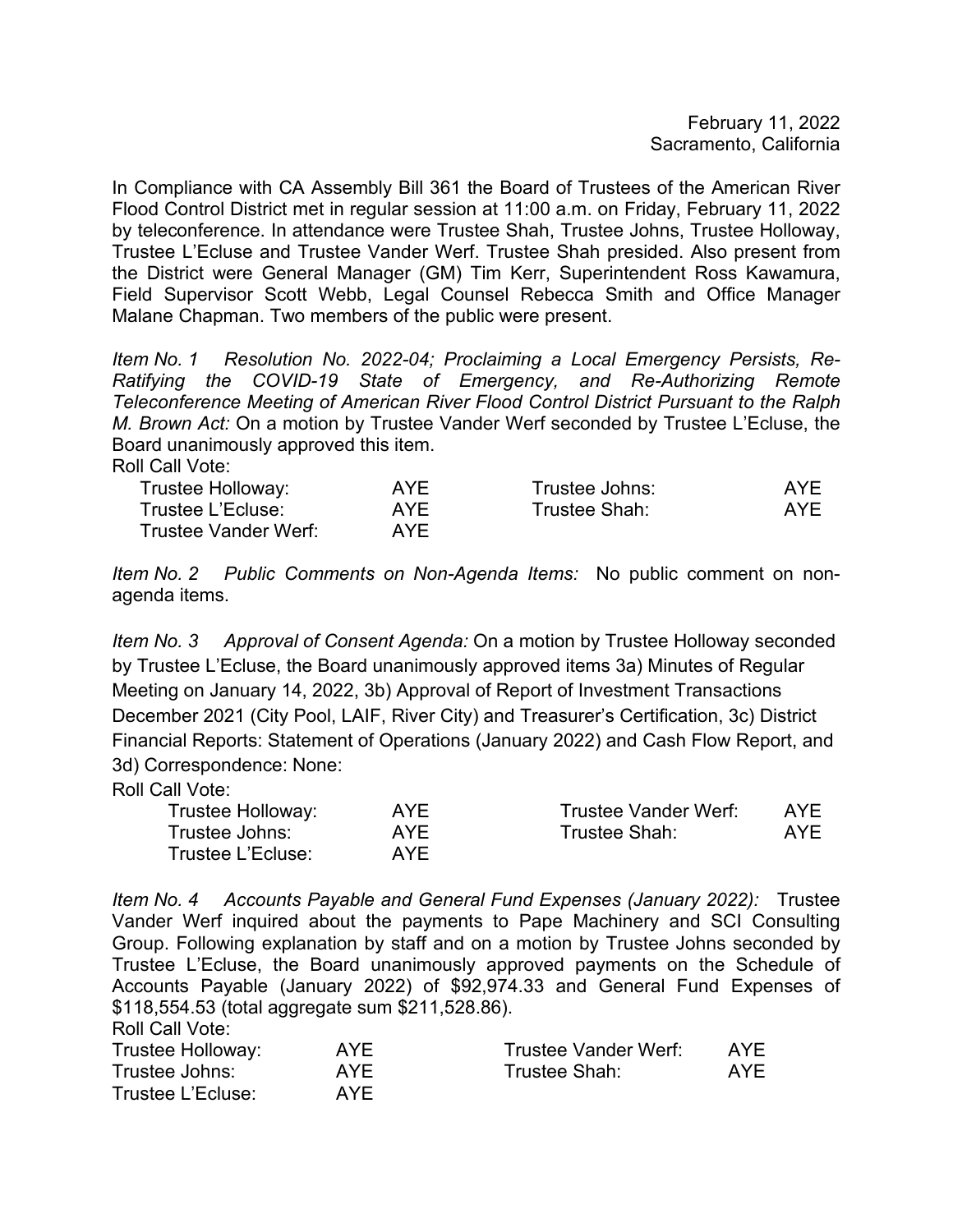*Item No. 5 American River Flood Control District General Manager Goals and Priorities 2021-2022:* GM Kerr explained how previously goals were presented to the Board in January and now should be presented early Fall. Trustee Johns suggested that the goals be presented in both the Fall and Spring as part of the GM review. On a motion by Trustee L'Ecluse seconded by Trustee Vander Werf the Board unanimously approved the GM's goals and priorities for 2021-2022. Roll Call Vote:

| Trustee Holloway: | AYF | Trustee Vander Werf: | AYE |
|-------------------|-----|----------------------|-----|
| Trustee Johns:    | AYF | Trustee Shah:        | AYE |
| Trustee L'Ecluse: | AYF |                      |     |

*Item No. 6 Designation of Surplus Equipment: 1995 GMC Pickup:* Following explanation by staff and on a motion by Trustee L'Ecluse seconded by Trustee Johns, the Board approved the designation surplus of the 1995 GMC Pickup. Trustee Johns informed the Board that he is working with SMUD to see about getting the District in a pilot program to test out electric utility vehicles as well as working to see about getting the District and other special districts into a buying collaborative.

*Item No. 7 Proposals for District Transition to By-District Elections:* GM Kerr informed the Board that the District received two out of three proposals. Trustee Shah inquired about the deadline to meet the 2022 election. GM Kerr reported that certification of maps and boundaries needed to be filed with the election office by June 8, 2022. Trustee Shah asked that the proposals be placed as a review and action item on the next agenda. The proposals were received and filed by the Board. No action was taken on this item.

*Item N. 8 Native American Land Acknowledgements:* Trustee Vander Werf requested that the Board acknowledge and honor the Native American tribes prior to the start of every Board meeting. Trustee Holloway asked legal counsel about the Pledge of Allegiance. Legal Counsel Smith informed the Board that it is not required but welcomed and that to their knowledge no other special district was doing a statement of acknowledgement. Trustee Shah requested that Trustee Vander Werf and Trustee Johns work together on outreach to the local tribes before the matter is voted on by the Board. No action was taken on this item.

11:45 a.m. Trustee Shah left the meeting and Trustee Johns presided.

*Item No. 9 Administrative Staff Reports:*

a) *General Manager Tim Kerr reported on the following:*